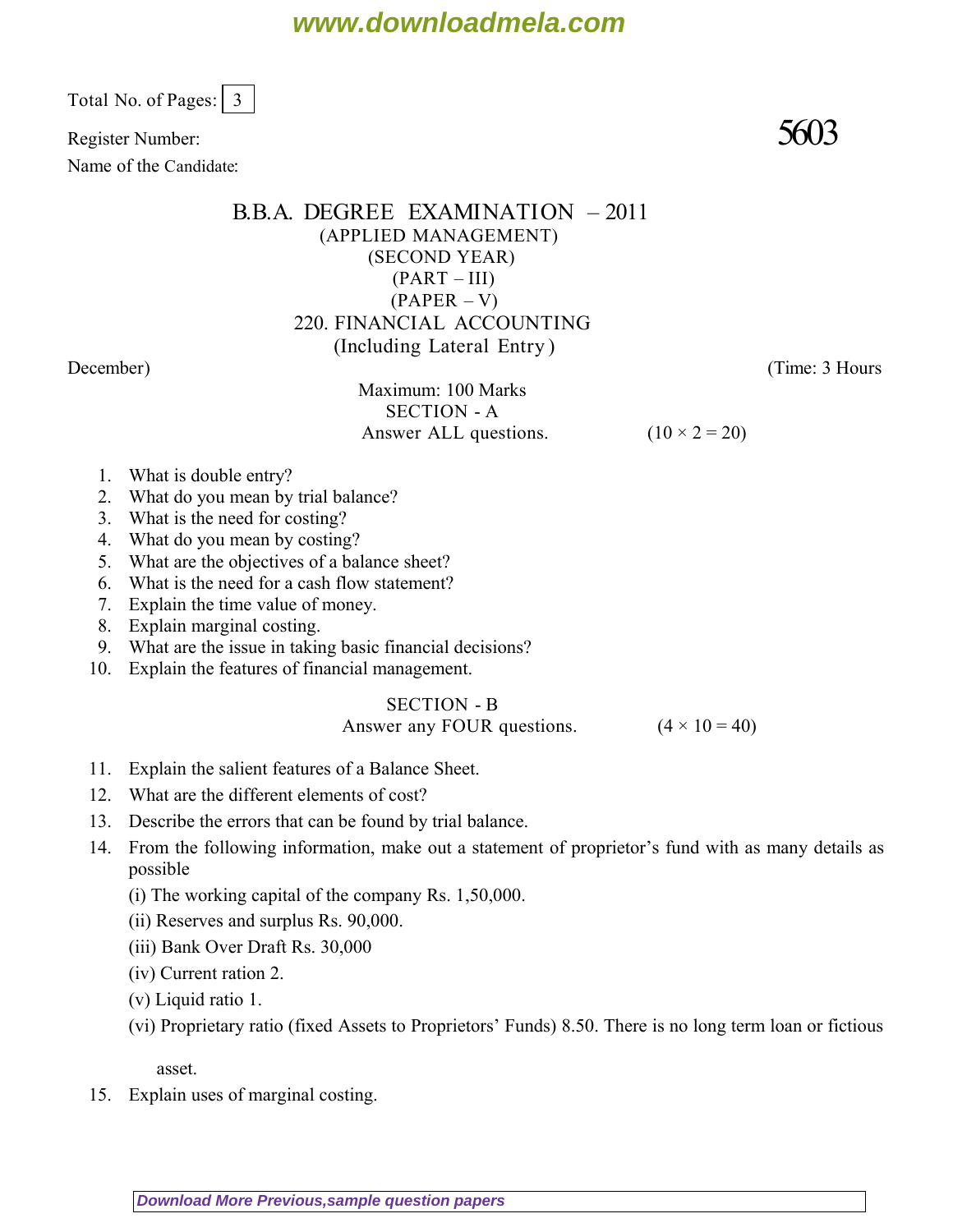# **www.downloadmela.com**

#### 2

16. From the following two Balance sheets as on  $31<sub>st</sub>$  December 2008 and 2009, you are required to prepare a schedule to change in working capital.

| Capital and Liabilities  | 2008     | 2009     | Assets         | 2008     | 2009     |
|--------------------------|----------|----------|----------------|----------|----------|
| Share Capital            | 2,00,000 | 2,50,000 | Cash           | 30,000   | 47,000   |
| <b>Trade Creditors</b>   | 70,000   | 45,000   | Debtors        | 12,000   | 1,15,000 |
| <b>Retained Earnings</b> | 10,000   | 23,000   | Stock in Trade | 80,000   | 90,000   |
|                          |          |          | Land           | 50,000   | 66,000   |
|                          | 2,80,000 | 3,18,000 |                | 2,80,000 | 3,18,000 |

### SECTION - C Answer any TWO questions.  $(2 \times 20 = 40)$

17. From the following Trial Balance and other information relating to a business. Prepare trading and profit and loss account for the year ended  $31<sub>st</sub>$  December, 2010 and a Balance Sheet as on that date:

|                                     | Rs.      | Rs.      |
|-------------------------------------|----------|----------|
| Drawings and Capital                | 25,000   | 2,00,000 |
| Cash at Bank                        | 48,000   |          |
| Plant and Machinery                 | 50,000   |          |
| <b>Bills Receivable and Payable</b> | 10,000   | 9,000    |
| <b>Purchases and Sales</b>          | 2,05,000 | 3,54,000 |
| Returns inwards and Outwards        | 4,000    | 5,000    |
| Wages                               | 20,000   |          |
| Stock on 1.1.2010                   | 30,000   |          |
| Carriage Inwards                    | 7,000    |          |
| <b>Discounts</b>                    | 1,000    | 2,000    |
| Office expenses                     | 15,000   |          |
| <b>Salaries</b>                     | 10,000   |          |
| Debtors and Creditors               | 45,000   | 50,000   |
| <b>Outstanding Salary</b>           |          | 3,000    |
| <b>Outstanding Rent</b>             |          | 1,000    |
| Furniture                           | 20,000   |          |
| Land and Building                   | 1,00,000 | --       |
| Insurance                           | 2,000    |          |
| Kannan Life Insurance Premium       | 1,000    |          |
| Rent                                | 12,000   |          |
| <b>Bad-Debts</b>                    | 1,000    |          |
| Depreciation                        | 15,000   |          |
| Income Tax paid                     | 3,000    |          |
|                                     | 6,24,000 | 6,24,000 |